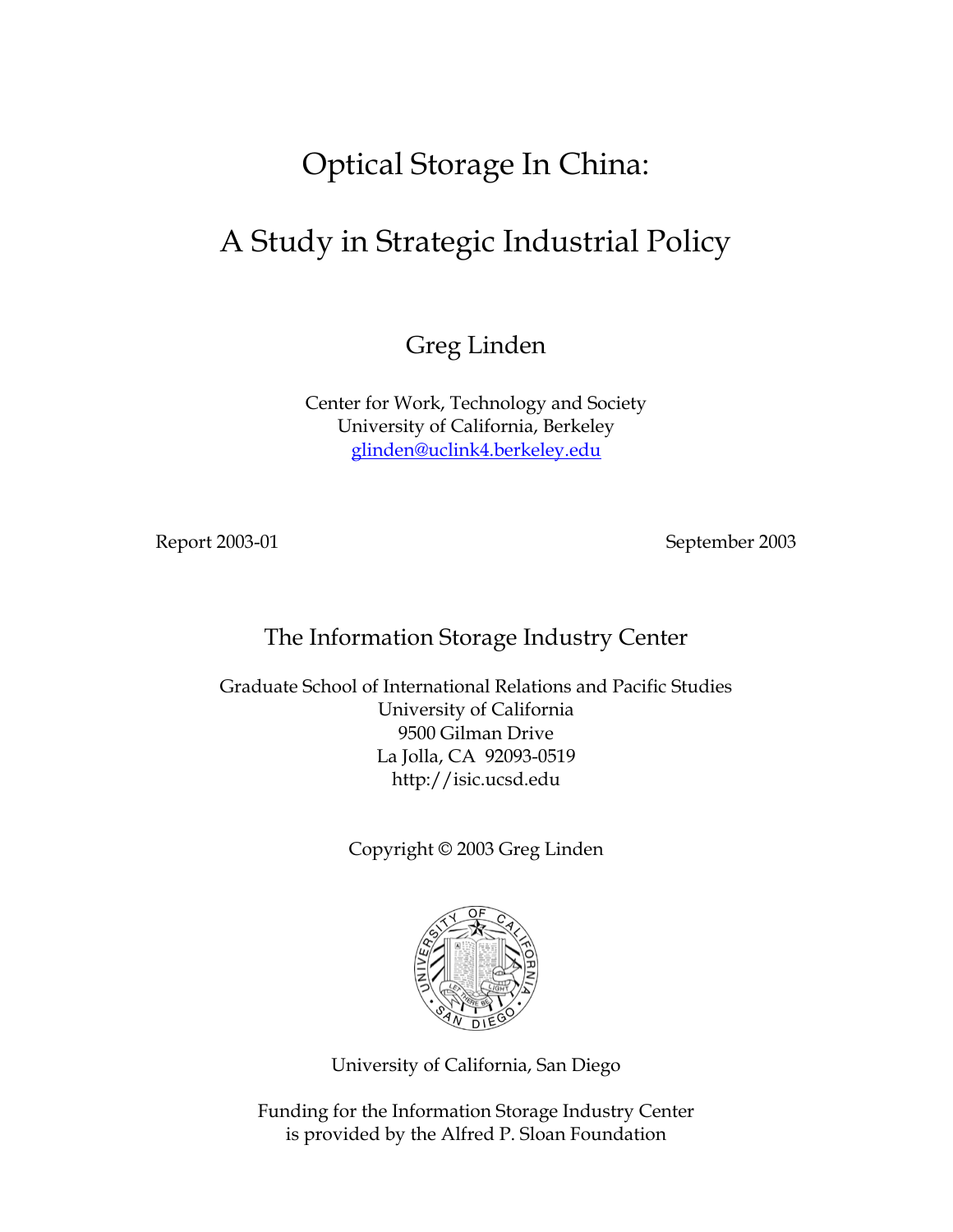# **Optical Storage In China: A Study in Strategic Industrial Policy**

Greg Linden $<sup>1</sup>$ </sup> glinden@uclink4.berkeley.edu Center for Work, Technology, and Society UC Berkeley

### **Abstract**

China's industrial policy for high-technology industries combines key features of the policies adopted elsewhere in East Asia: judicious opening to foreign investors and support for local firms.

However, unlike the developing economies of East Asia, China is a transition economy that already had a relatively well-developed, if somewhat dated, technology base of its own before its opening to outside investors at the end of the 1970s. Although the initial technology level of individual firms was low, a network of universities and government research institutes provided a strong foundation for future developments.

Like the other high-growth economies of East Asia, China has attracted foreign investment to rapidly expand its industries. But China has been able to leverage the enormous attractiveness of its domestic market to obtain technology transfers from its foreign investors on a scale that was unattainable in the regions other countries.

Today, revamped state-owned firms and a host of newly-minted private ones are steadily building local competitive advantage.

China's effort to move beyond dependence on foreign know-how to develop its own intellectual property (IP) in the electronics industry has been moving forward on several fronts, including optical storage, digital television, semiconductor design, and cellular telephony. The indigenous development of IP is a point of national pride, secures China a measure of technological independence and may serve a role in reducing burdensome royalty payments by local producers of high-tech goods.

This paper analyzes the experience of this Chinese high-technology policy in the optical storage industry. It begins with a brief overview of industrial policy for the electronics sector in East Asia, then discusses the relevant policies for two successive generations of optical storage: Video CD and DVD. Examples of similar policies in other industries are given, and a final section recaps and analyzes the optical storage case.

The research for this paper was conducted over a period of years using publicly available sources on the Internet and various news databases as part of the author's ongoing research on the evolution of the electronics industry in East Asia.

<sup>&</sup>lt;sup>1</sup> ACKNOWLEDGEMENTS: The author is grateful for support from the Alfred P. Sloan Foundation through grants to the Competitive Semiconductor Manufacturing Center's HR Group at UC Berkeley, to the Berkeley Roundtable on the International Economy (BRIE), and to the Information Storage Industry Center at UC San Diego. Thanks to Roger Bohn, Clair Brown, Jeff Hart, and Scott Kennedy for helpful comments and other assistance. Any opinions or errors in the text are those of the author.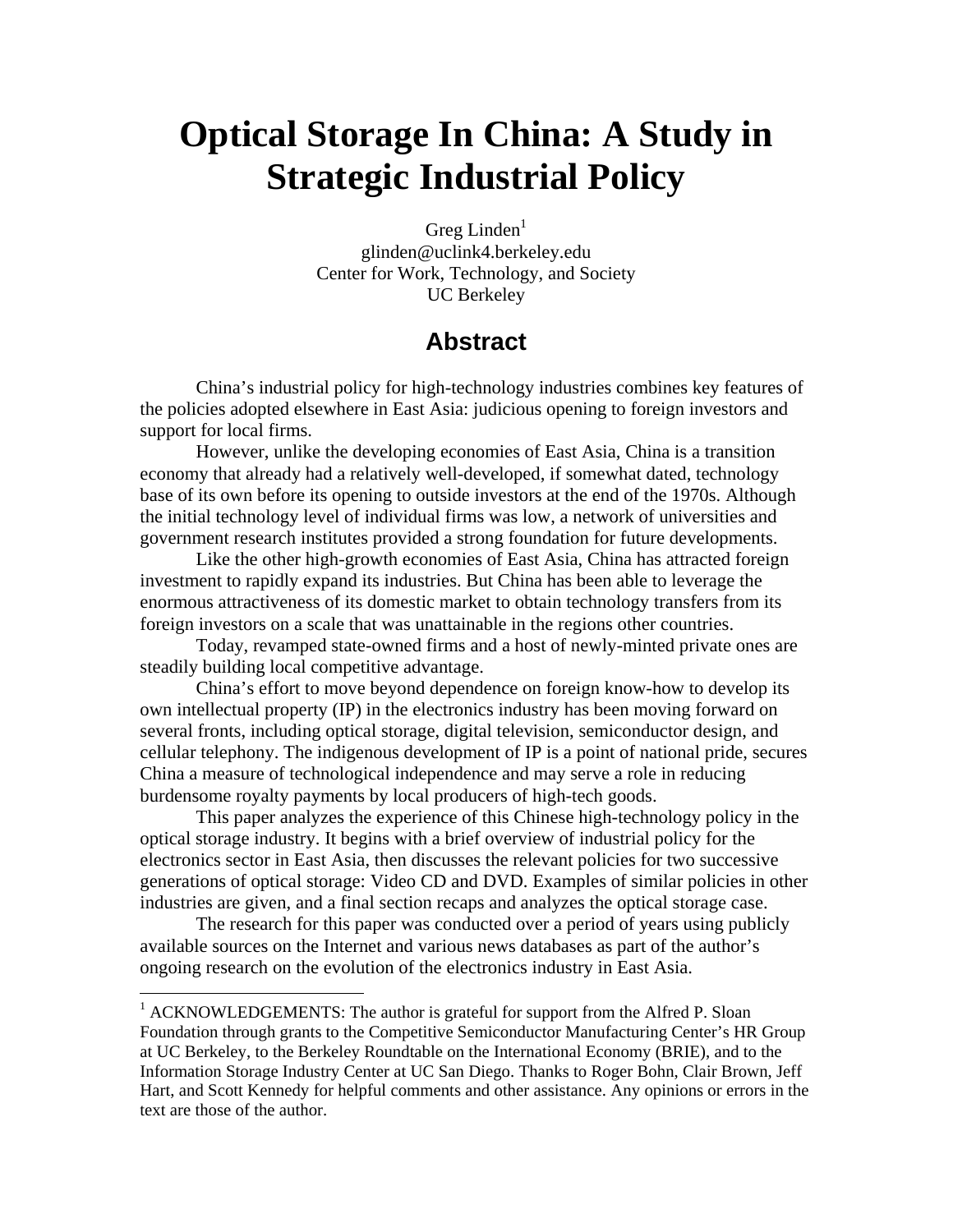### **High-Tech Industrial Policy in East Asia**

The development of the economies of East Asia has been said to follow such a predictable sequence that it has long been described by the metaphor of a flock of geese flying in formation (e.g. Bernard and Ravenhill, 1995), with Japan in the lead, followed by South Korea, Taiwan, Hong Kong, Singapore in the second tier, and Malaysia, Thailand, the Philippines, and Indonesia bringing up the rear. The technology gap separating Taiwan and Korea from Japan, particularly in the electronics industry, has become very narrow (Linden, et al., 1998), but the "flying geese" metaphor has remained a reasonable approximation for the regional development process.

The rapid technological progress of China has broken the mold however, as the mainland has used a range of policies to catch up to the world's technology leaders with remarkable speed since its economy began to open to the outside in 1978. The electronics sector has been a major contributor to growth in East Asia (Ernst and O'Connor, 1992) and is the lens through which we will examine China's industrial policy here.

In the high-growth economies of East Asia, it is generally accepted that government intervention has at times played a positive role in promoting economic growth (World Bank, 1993). Industrial policy can take several forms, from exchange rate management to "picking winners." The type of industrial policy to be discussed here is "industrial targeting" (Dahlman, 1993), measures that promote a particular sector and, sometimes, specific firms. For example, the tools used to promote the electronics industry in Korea and Taiwan include public research, trade protection, sector-specific financial incentives, selective government procurement, control of foreign participation, relaxed antitrust regulation, and provision of training and education for sector-specific skills (ibid., Table 16.1).

Korea and Taiwan offer China two ready – and very different – models of industrial technology policy.<sup>2</sup> These much-studied economies typify two extremes of industrial structure. Korean industrial development has been dominated by large conglomerates that absorb the bulk of the financial resources needed for technology development at the expense of small- and medium-size firms. Taiwan, in sharp contrast, has developed largely on the strength of smaller firms that rely on the government or other external sources for technology support.

Each approach has demonstrated weaknesses. The Korean conglomerates eventually became overextended financially and most have imploded, with Samsung being the notable exception. At the other extreme, the small Taiwanese firms have generally failed to develop valuable global brands of their own, with Acer being the bestknown exception.

China's large market potentially allows it to have the strengths of both models without the weaknesses. China has been able to foster the development of large electronics firms, such as Shanghai Audio and Video or Legend Computer, while still

<sup>&</sup>lt;sup>2</sup> see Hamilton and Biggart (1988), Hong (1997), Levy and Kuo (1991), Linden et al. (1998), and Mathews and Cho (2000) for some of the many comparative studies of Korean and Taiwanese industry.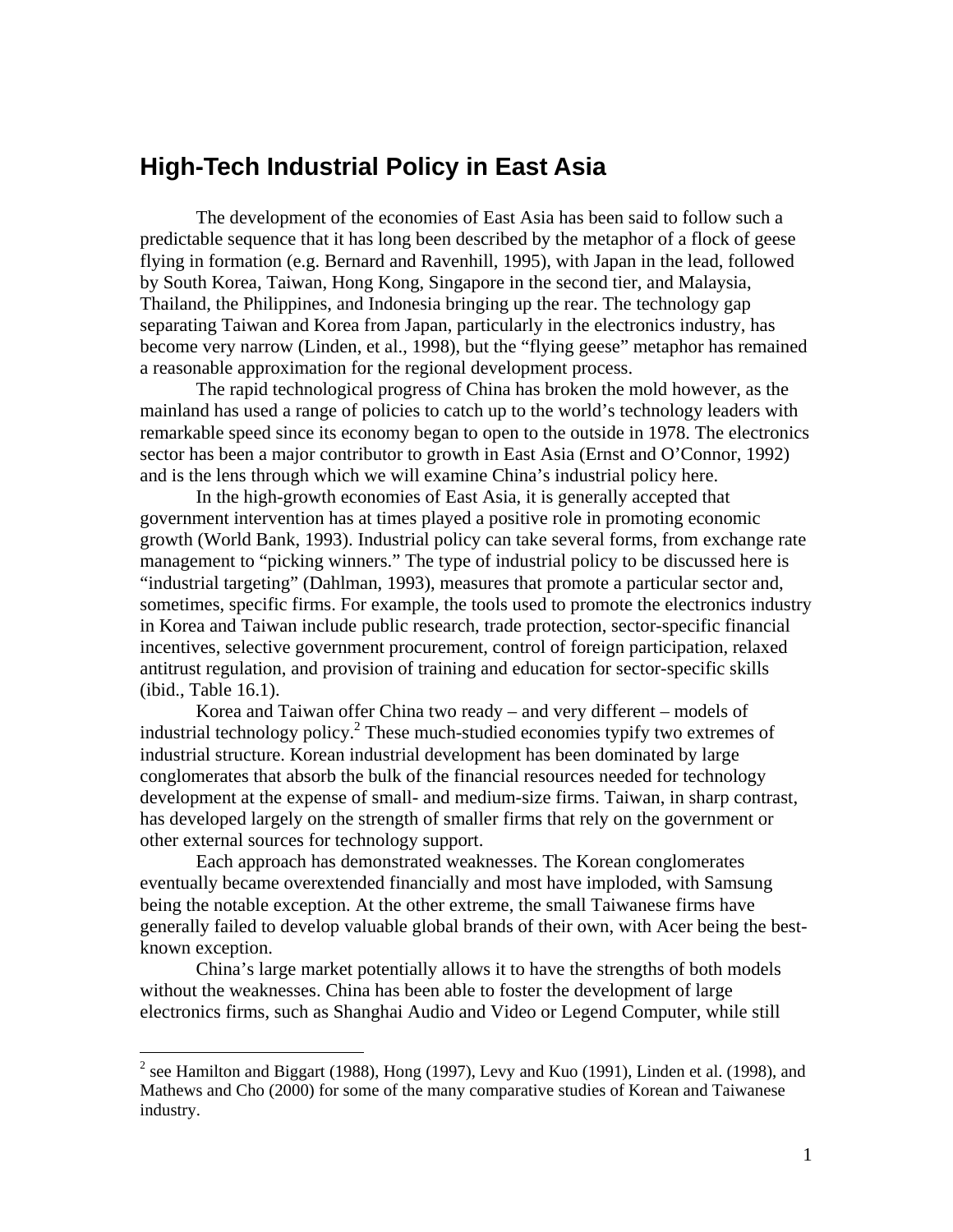leaving room for entrepreneurial activity. As in the United States, radical innovation will most likely come from start-up firms, while the larger firms have the wherewithal to rapidly develop and commercialize new technologies.

China's market size has insulated it from another hard choice faced by policymakers in the other East Asian economies – whether to favor foreign investors over local firms. Smaller economies, such as Singapore, an island-nation with a population of about 3 million, emphasized foreign investors without initially worrying about the development of local firms. South Korea, on the other hand, with a population more than ten times larger, obliged major foreign investors to work with leading local firms that were being groomed for the global market.

The leverage available to policymakers with a potentially large local market reaches its apotheosis in China. The Chinese government has been able to demand technology transfers from interested investors who were vying for the opportunity to market and manufacture their goods there.

In the electronics sector, the government has deployed this tool repeatedly to extract technology from foreign companies seeking entry, especially into governmentcontrolled markets. When China opened up to foreign suppliers of telecommunications gear in the early 1990s, the first three companies to earn access were Alcatel, Siemens, and NEC – all of whom had promised to transfer technology to local firms for the production of integrated circuits.<sup>3</sup> The same strategy extends beyond the electronics sector. In the case of "maglev" high-speed trains, China favored a proposal from a consortium willing to transfer technology so that a Chinese company could produce maglev rolling stock. $4$ 

A related and critical advantage China has over its regional counterparts is it absorptive capacity for technology (Cohen and Levinthal, 1990). Most of the countries of East Asia emerged in the post-war years with little in the way of an industrial base, including the infrastructure for technical education. China, on the other hand, invested considerable resources in numerous industrial programs, particularly those which were defense-related, and has a university system dating back more than a century.

It is therefore more appropriate to think of China as a transition, rather than simply a developing, economy because of the significant technological base that was already in place when it began opening to market forces. Although domestic technology was years behind that of the West in most cases, China has been able to absorb and apply the technology transfers it has negotiated at a rate that was unattainable in other highgrowth Asian economies such as Malaysia and Thailand.

These advantages make China uniquely able to rapidly close the technological gap with more-developed nations. Without them, China would be limited to supplying cheap labor to the global electronics sector, much as Thailand and Indonesia have been.

We now turn to the specific case of video discs as one of the early examples of how Chinese policymakers have begun to interact with the global electronics industry.

<sup>&</sup>lt;sup>3</sup> "China Telephone Market Opens Up," Business China, December 24, 1990.

<sup>&</sup>lt;sup>4</sup> Karby Leggett, "Can Maglev Help German Firms Unlock New Contracts in China?" WSJ.com, January 1, 2003.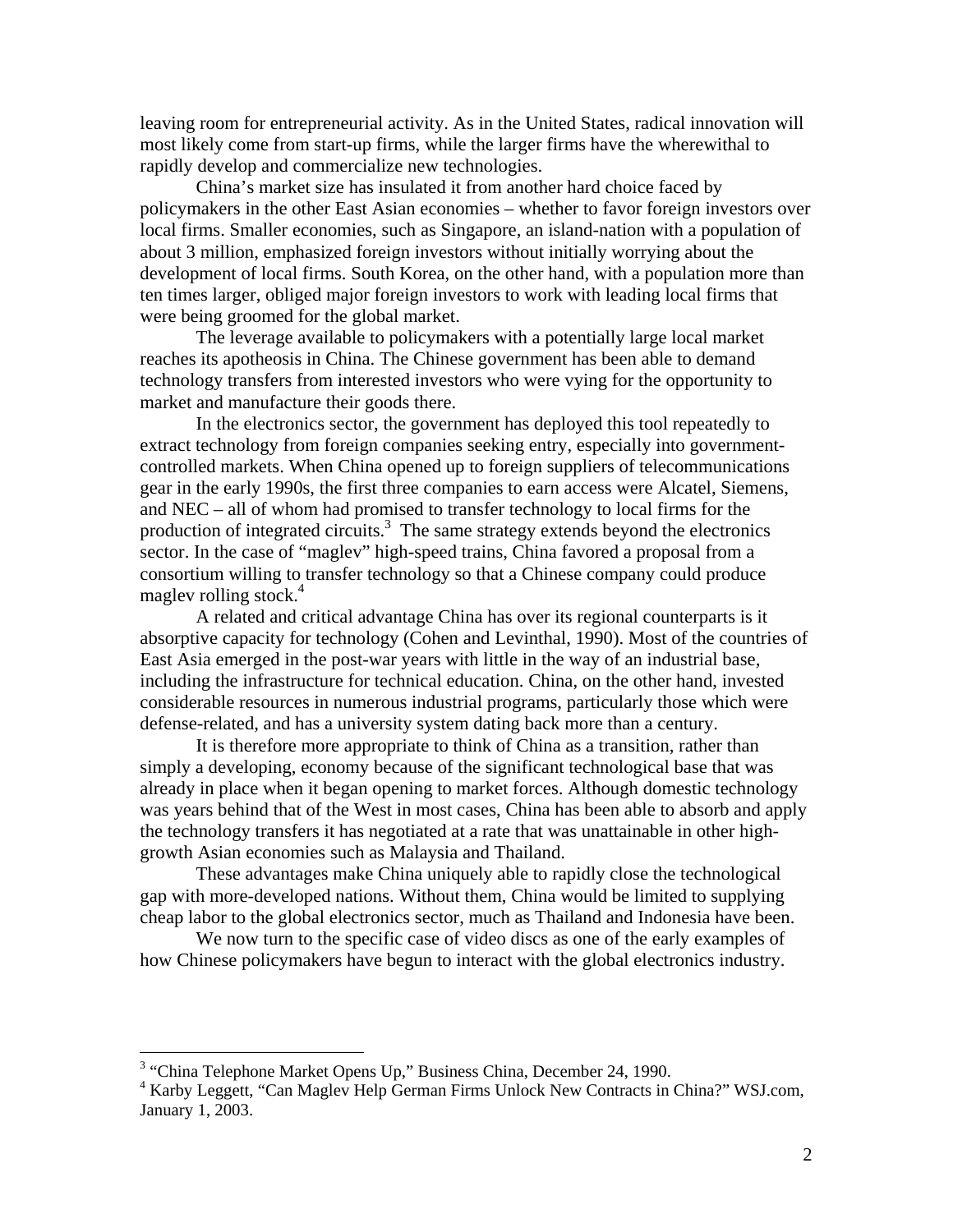### **Video Compact Disc**

Video Compact Disc (VCD) technology is little known outside Asia. Developed by Philips and Sony, the co-inventors of the audio compact disc, VCD technology uses discs that are the same size as audio CDs to hold about an hour of compressed video, with videocassette-quality image resolution and stereo sound. By comparison, the betterknown Digital Video Disc (DVD) technology offers much higher image resolution (about four times as much detail), superior sound quality, and a capacity large enough to hold most feature-length films on a single disc.

In the years before DVD players came to market, VCD took on a prominence in mainland China that it never acquired elsewhere. The main reasons are:

-- the absence of a large installed base of both audio CD players (a role that could be filled by VCD players) and VCRs;

-- capabilities beyond video playback, such as karaoke;

-- the low price of Video CDs (which cost half as much to manufacture as videocassettes); and

-- a ready supply of cheap, pirated entertainment in the VCD format.

Very few Hollywood releases were ever legally licensed to the VCD format because copying restrictions were never built in. But about a thousand dollars of equipment is sufficient to make imperfect but salable illegal copies of video tapes, with high-volume copying facilities also well within reach of small-scale entrepreneurs. Not surprisingly, a wide selection of movies became available at street prices of as little as \$1.25 (10 yuan).

VCD players were first introduced in China, although the underlying technology (compact discs and "MPEG" video compression) were developed elsewhere. The initial producer was Wanyan Electronic of the Hefei High-Tech Industry Development Zone in Anhui Province.<sup>5</sup> Wanyan was a start-up company founded with money from the U.S. (DVS Corp.), Korea (Modern Electronics), and a government research institute (Anhui Modern TV Technology Institute). Wanyan acquired rights to the technology in 1992 and introduced the first players in 1994.<sup>6</sup>

In the technology's inaugural year, only about 20,000 VCD players, some priced at over US\$500, were sold in China (see Table 1). The product proved a hit, serving for karaoke as much as for watching videos.<sup>7</sup> Other companies were quickly able to duplicate Wanyan's product and by 1996 some 200 assemblers had entered the China market and prices began to fall. Hundreds more producers (most of them very small assemblers working from kits provided by component manufacturers) entered in 1997, and the price of a player fell to near US\$100 per unit.<sup>8</sup> By 1997, China was by far the world's most important market for VCD players, accounting for about three-quarters of the 15 million

<sup>&</sup>lt;sup>5</sup> Wei Liming, "High-Tech Industries in Vigorous Development," Beijing Review, v.41n.46, November 16, 1998.

<sup>&</sup>lt;sup>6</sup> UNIDO, "China's Re-entry: Innovative, Learning, and Catching-up Capabilities - Third Draft", July 6, 2001.

 $\overline{7}$  ibid.

<sup>&</sup>lt;sup>8</sup> Helen Johnstone, "Multimedia Popularity of disc players catches market off guard," China Business Review (South China Morning Post), December 11, 1997.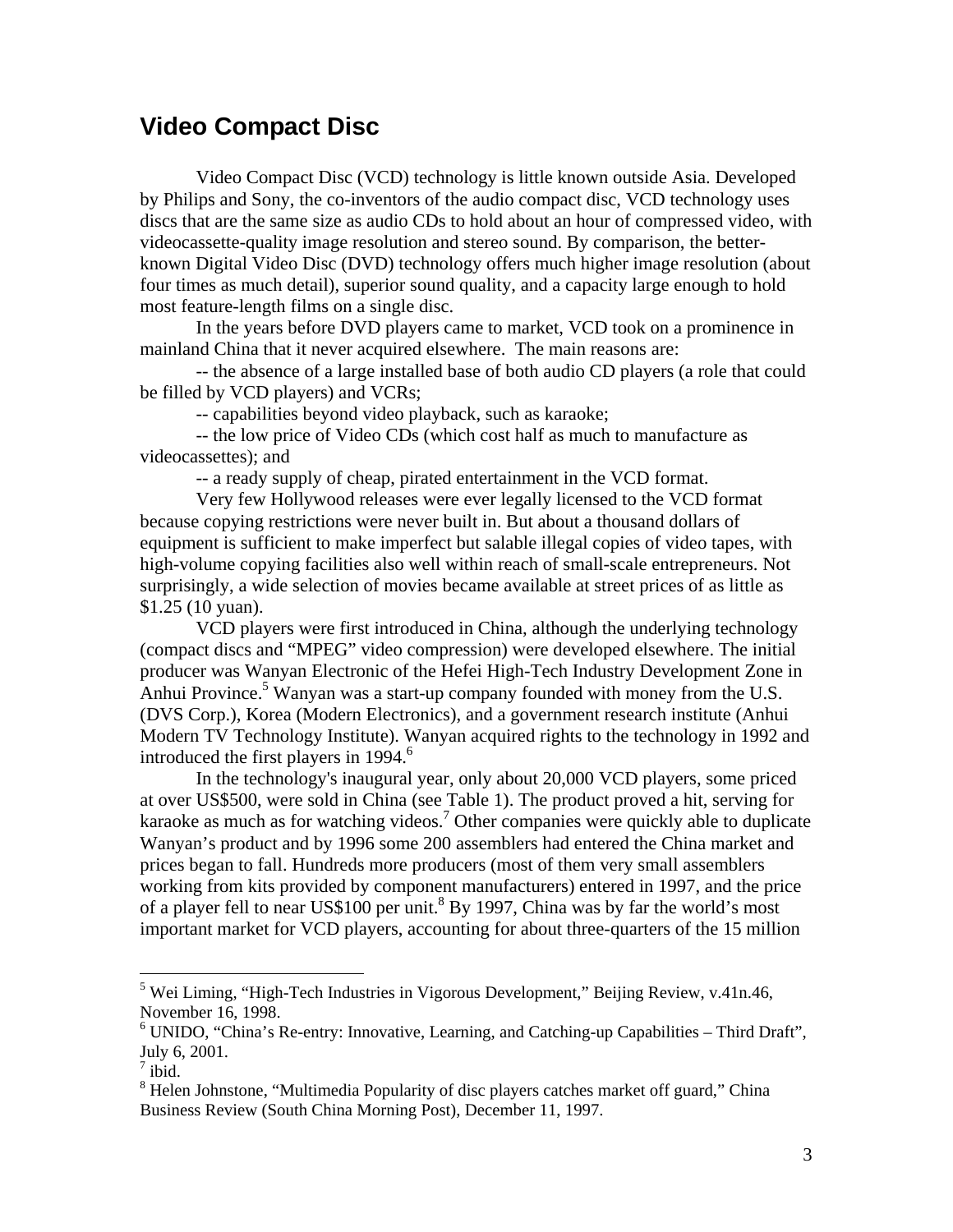units sold worldwide.<sup>9</sup> Although most of the players sold in China were locally assembled, the key components (integrated circuits and the optical drive mechanism) had to be imported.

The affordability of VCD players was further helped by the willingness of the primary patent holders to forgo their royalties in China.<sup>10</sup> The patents covering the VideoCD 1.0 and 2.0 standards are owned by Japanese and European companies (Matsushita, JVC, Sony and Philips). These companies , all of whom have large-scale investments in China, presumably found compensation in other areas and chose not to make waves. For example, by the mid-1990s, China was virtually the only remaining market for 1x CD-ROM drives, allowing Philips and Sony to receive income from technology that was obsolete in major world markets.

| $\overline{D}$ and $\overline{D}$ v $\overline{D}$ saics in China (an brands and mod |                    |                    |
|--------------------------------------------------------------------------------------|--------------------|--------------------|
| Year                                                                                 | Number of          | Number of          |
|                                                                                      | <b>VCD Players</b> | <b>DVD Players</b> |
| 1994                                                                                 | 20,000             |                    |
| 1995                                                                                 | 630,000            |                    |
| 1996                                                                                 | 2.85 million       |                    |
| 1997                                                                                 | 10.96 million      | 40,000             |
| 1998                                                                                 | 14.30 million      | 300,000            |
| 1999                                                                                 | 22.00 million      | 1 million          |
| 2000                                                                                 | 21.50 million      | 3 million          |
|                                                                                      |                    |                    |

**Table 1**  VCD and DVD Sales in China (all brands and models)

Source: VCD data from Kennedy, 2003; used by permission. DVD data from various news reports; sources available on request.

### **A Chinese Standard for VCD**

 $\overline{a}$ 

The importance of the China market for the VCD industry potentially gave the country unique leverage over the technology, a fact which was not lost on the country's policymakers.

In September 1997, China's Ministry of Electronics Industry (MEI) held a meeting with the Chinese VCD vendors and the leading (US-based) suppliers of VCD chips to announce plans for Chinese extensions to the VideoCD 2.0 standard that added Internet connectivity and other interactive features. $11$  The ministry hoped that the next generation of VCD players would become a multi-purpose platform for emerging Internet, game, and educational applications. This would not only place a uniquely

<sup>&</sup>lt;sup>9</sup> Parker, Dana J., 1998 "The people's republic of video CD," EMedia Professional 11:3 (March), p.54.

<sup>&</sup>lt;sup>10</sup> Junko Yoshida and Mark Carroll, "China flexes standards muscle," Electronic Engineering Times, November 24, 1997.<br><sup>11</sup> "China carves a role in consumer design Initiative on Video CD 3.0," Electronic Engineering

Times Interactive, October 4 1997.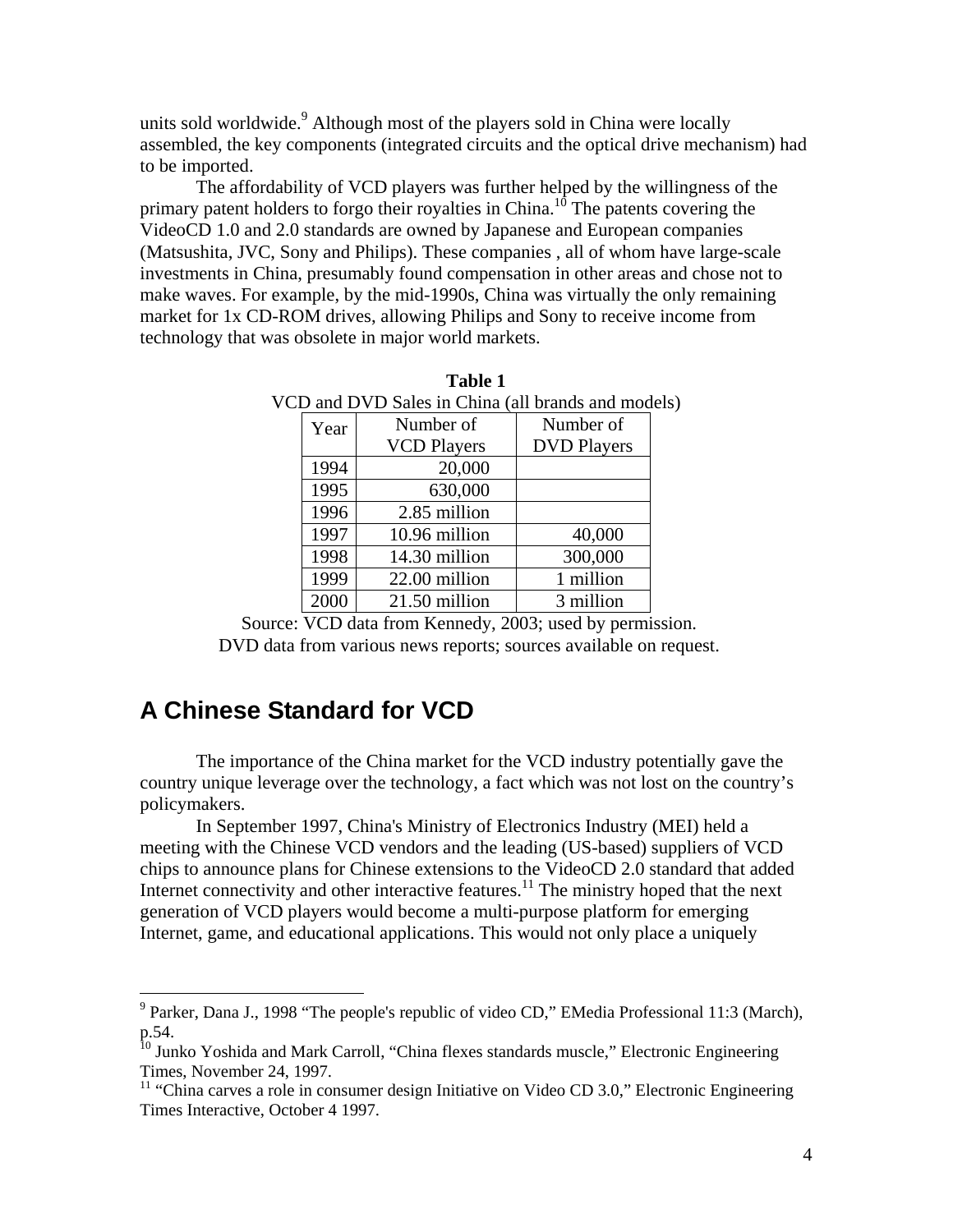Chinese fingerprint on a popular product, but also, with luck, develop into a home-grown export.

The key technology for VCD players is embedded in the integrated circuits (commonly called "chips") that contain the algorithms for decompressing the video signal. The three leading suppliers to the market during its boom period were all USbased: C-Cube Microsystems (which claimed a 70% share of the market in 1997), ESS Technology, and Oak Technology.12 These companies were therefore central to the effort to launch an updated standard.

The VideoCD 3.0 standard favored by the ministry -- basically a software upgrade from 2.0 that would require only a change in the main chip -- had been proposed by ESS and EnReach Technology, a 10-person Silicon Valley start-up. As part of the deal, EnReach, founded two years earlier by a Chinese expatriate, agreed to share several of its patents with China.

An advanced VideoCD was just one of the standards-development projects being pursued by MEI in  $1997$ <sup> $13$ </sup> In each case, the government (represented by either MEI or the Ministry of Post and Telecommunications) sponsored a standard that varied from a dominant global standard. The immediate goal was to own intellectual property that could be used to reduce royalty payments by local manufacturers either directly or through use as a bargaining chip in royalty negotiations. A secondary goal may have been to skew the playing field to favor local firms over foreign competitors with a form of non-tariff barrier.

Nine products beside VCD were chosen, including digital cameras, TV broadcast equipment, DVD players, laser disk players, digital VCRs, digital-audio tape players, settop boxes, analog phones, and digital phones. The first standard released in this program concerned analog cordless phones, where China adopted a 45/48-MHz standard instead of the prevailing  $46/49$ -MHz.<sup>14</sup>

To further enhance the intellectual property position of Chinese standards, the government began collecting and pooling patents from its own agencies and from foreign and domestic companies, universities and research institutes to form a foundation for the domestic high-tech industry. Acer, a major Taiwanese electronics producer, is reported as agreeing to "patent pooling" with China prior to its release of a PC/VCD hybrid product in the China market. $15$ 

### **Policy Meets the Market**

While the government-sponsored standard was still under development, a competing VCD standard was floated by C-Cube Microsystems, backed by a coalition of

 $12$  "China carves a role in consumer design Initiative on Video CD 3.0," Electronic Engineering Times Interactive, October 4 1997.

<sup>&</sup>lt;sup>13</sup> Yoshida, Junko, and Mark Carroll, "China flexes standards muscle," Electronic Engineering Times, November 24, 1997.

 $\frac{14}{15}$  ibid.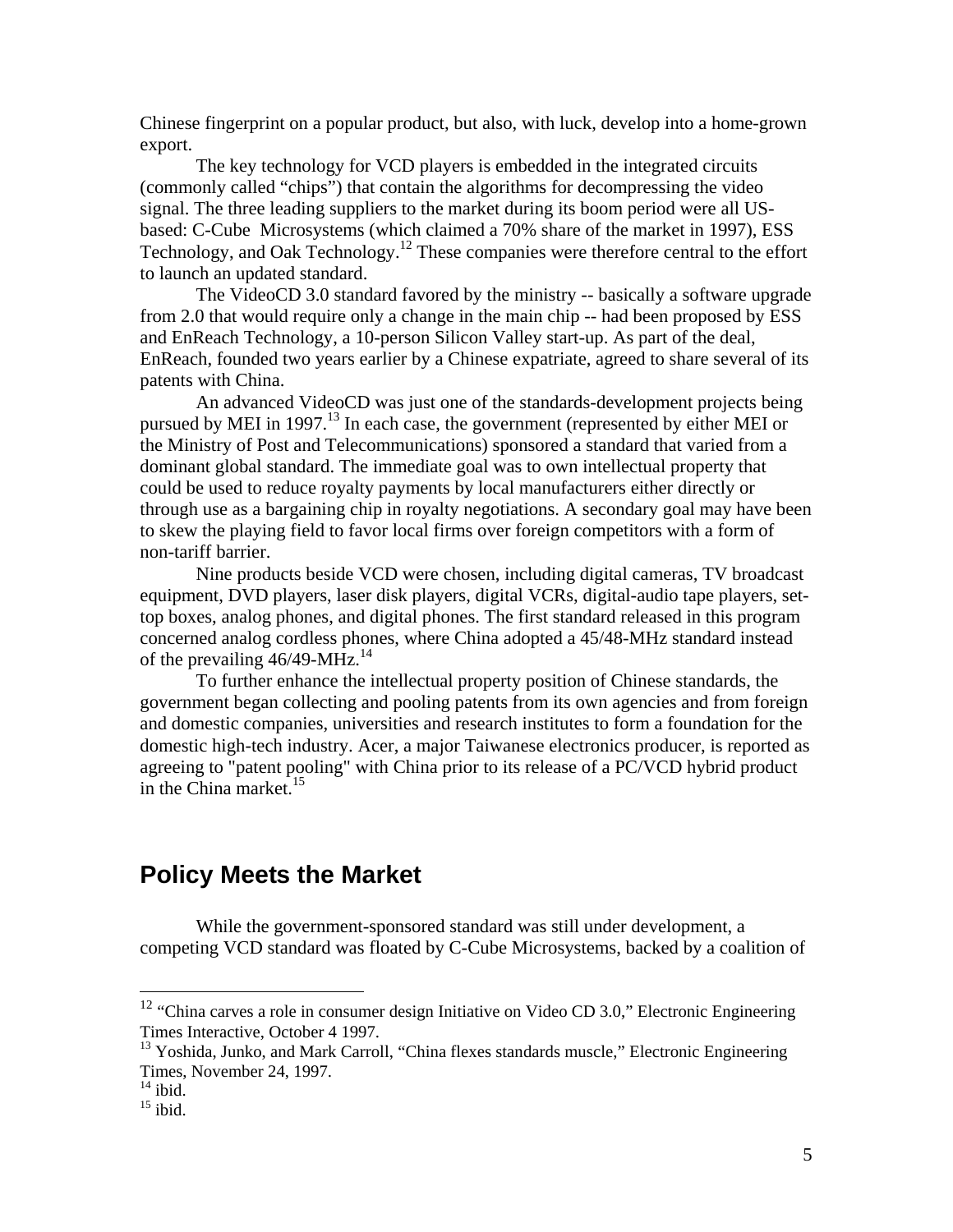Chinese VCD assemblers. CVD (for "China Video Disc"), the standard proposed by C-Cube, had a lower picture resolution than the government standard, but not so much that the difference could be detected on the pre-digital TV sets most commonly in use at the time.

The field got even more crowded with a competing proposal, HQ-VCD, from the primary VCD patent holders and a fourth option from MEI's own working group.<sup>16</sup>

In June 1998, the Ministry of Information Industry (MII, a super-ministry which had absorbed MEI) held an industry meeting to settle on a format, with the various proposals under consideration differing mainly in how close their screen resolution would come to the ultimate rival technology,  $\overline{DVD}$ .<sup>17</sup> At the time of the meeting,  $DVD$ component suppliers were rounding up support for the format among Chinese electronics producers, but DVD players would cost more than twice as much as VCD players – a high barrier in the price-conscious mainland market.<sup>18</sup>

C-Cube and its partners actually rolled out players supporting the CVD format ahead of the official standards meeting in a maneuver typical of consumer electronics standards battles in less-controlled markets.<sup>19</sup> However, this gambit apparently backfired when MII announced in July that HQ-VCD (the standard owned by the major international electronics firms) was chosen along with the inclusion of unspecified intellectual property from MII's internally developed format.<sup>20</sup>

The new standard, officially known as Super VCD (SVCD), was announced in September  $1998<sup>21</sup>$  In light of the fact that hundreds of thousands of players supporting CVD had been sold, it was also required that next-generation VCD players sold in China be able to play discs of both types (SVCD and CVD). Chip companies rapidly introduced the necessary modifications, and by mid-1999 SVCD players were outselling VCD 2.0 players as the total size of the market continued to grow.<sup>22</sup> The Chinese government also pursued SVCD as an international standard.<sup>23</sup>

VCD and SVCD players became, briefly, an important export item. In 1999, 6% of China's audio-visual exports were VCD players. Millions of units were exported, with other Asian countries as the primary market.<sup>24</sup>

Nevertheless, the VCD industry as such did not offer a very attractive target for policy intervention, having only a small market window before DVD players would fall to a level that would make it the dominant player, which happened in the China market in

<sup>&</sup>lt;sup>16</sup> Yoshida, Junko, "Factions battle for upper hand in setting Video CD spec," Electronic Engineering Times Online, June 19, 1998.

 $17$  ibid.

<sup>&</sup>lt;sup>18</sup> Yoshida, Junko, "DVD suppliers work on a jump-start from China," Electronic Engineering Times Online, February 13, 1998.

 $19$  Yoshida, Junko, "Factions battle for upper hand in setting Video CD spec," Electronic Engineering Times, June 19, 1998.

 $^{20}$  Hara, Yoshiko and Junko Yoshida, "China chooses consortium plan for Video CD," Electronic Engineering Times Online, July 17, 1998.

<sup>&</sup>lt;sup>21</sup> Cataldo, Anthony, "Electronics manufacturers ready SVCD systems for market," Electronic Engineering Times, October 13, 1998.

 $22$  "Super VCD players outclass VCD in mainland China," Asian Sources, May 26, 1999.

<sup>&</sup>lt;sup>23</sup> "China's Info Ministry Uses Technical Standards to Boost VCD Market," Xinhua News Agency via Asia BizTech, September 12, 2000.

<sup>&</sup>lt;sup>24</sup> "Bargains abound in mature VCD player industry," Global Sources, Nov. 3, 2000.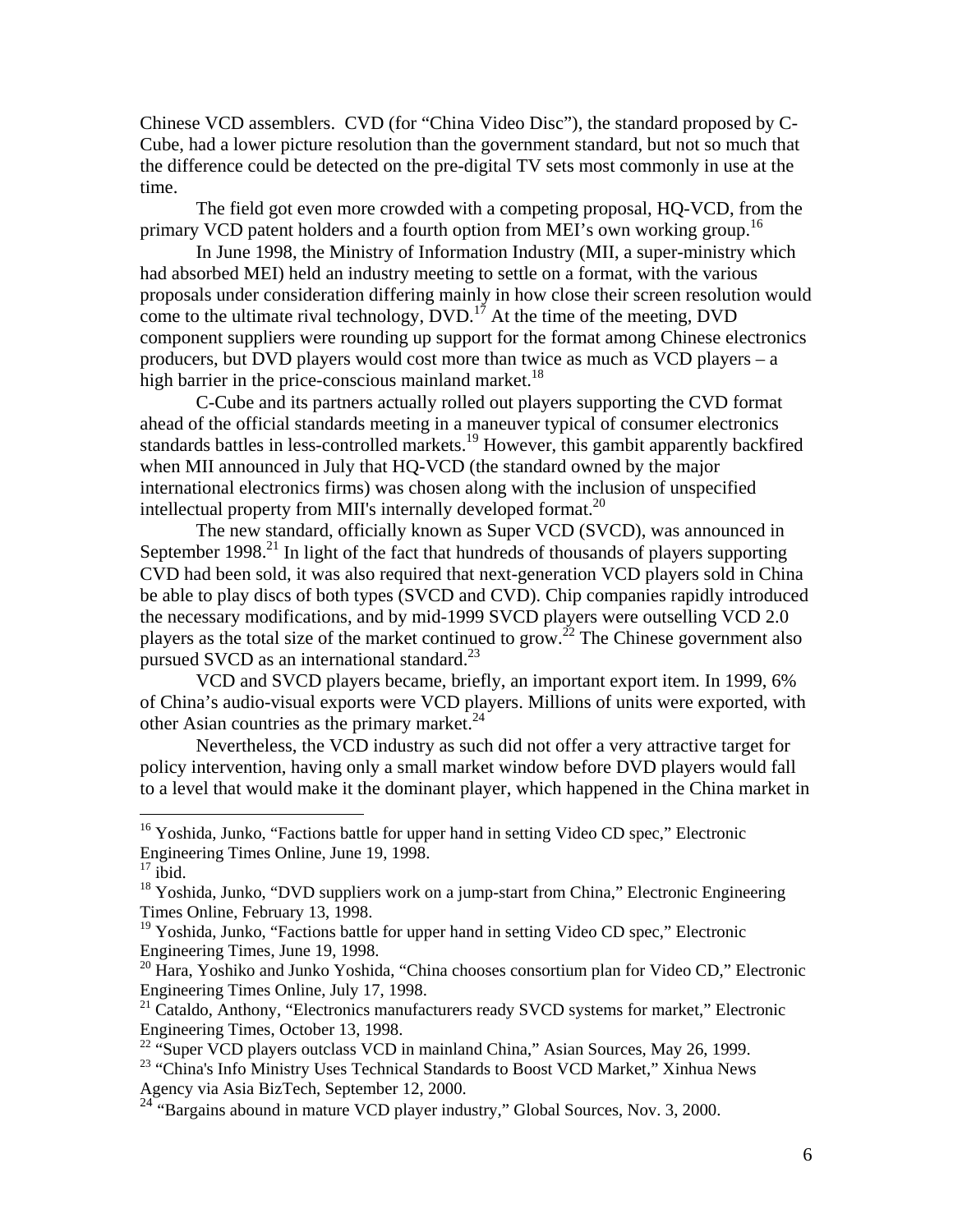late 2002<sup>25</sup> The global market (primarily East Asia and Latin America) for VCD players still amounted to about 60 million players in 2002 but had entered a period of steady decline. $^{26}$ 

Another problem from the perspective of industrial policy is that the onceprofitable product line offered no barriers to entry, so VCD support efforts didn't translate into stronger domestic electronics firms. The necessary chips, mechanisms, and cases were readily available, and kit assembly offered little or no economies of scale. The number of mainland firms assembling VCDs hit 500 in 1998, with many of these being very small. Prices naturally plummeted even for players that included proprietary features, and at least 200 producers closed up shop during  $1999$ <sup>27</sup>

### **DVD**

 $\overline{a}$ 

Even as the VCD standards rivalry was playing out in a high-profile contest that extended to competing TV ads, large Chinese electronics assemblers were converting some of their VCD lines for the assembly of DVD players.<sup>28</sup> Initial acceptance of DVD technology was limited by its higher price and its anti-piracy measures. The ready availability of pirated movies on VCD was a major contributor to its success.<sup>29</sup> Entry by assemblers was more difficult than for VCD, which also tended to keep prices higher. DVD player production lines are more expensive and complex than those for VCD players.30 Nevertheless, mainland output of DVD players rose rapidly. In 2000, some 3.5 million players were produced, of which nearly 2 million were for export.<sup>31</sup>

The Chinese government didn't ignore the advent of DVD technology. It initially sought to gain leverage by supporting local development of the key components that account for most of the value of a DVD player: the optical pick-up and the video decoder chips.<sup>32</sup> The entrenched position and advanced know-how of the global electronics giants was, however, too strong to permit much progress in this direction.

In theory, entry was more costly in the DVD market because the patent holders required licensefees of \$15 to \$20 per player. In addition to two DVD patent pools, additional license fees were due to Thomson Multimedia, Dolby Labs and several other

<sup>&</sup>lt;sup>25</sup> "DVD Takes Mainstream Position Of VCD In China," SinoCast China Business Daily News, November 29, 2002.

<sup>&</sup>lt;sup>26</sup> "Prices for VCD player chips to be stable by year-end," DigiTimes.com, September 5, 2003.

<sup>&</sup>lt;sup>27</sup> "Pricing mayhem throws supply into a tailspin," Asian Sources, Sep. 23, 1999.

<sup>&</sup>lt;sup>28</sup> "China's DVD Players to Go on Market Soon," Xinhua Electronics News via IDG China News, June 1998.<br><sup>29</sup> "Pregnancy highlights new VCD pirate tactic," South China Morning Post, September 25,

<sup>1998. 30 &</sup>quot;Hong Kong confident of potential of no-frills DVD," Asian Sources, August 1999.

<sup>&</sup>lt;sup>31</sup> "DVD sales to soar," Global Sources, November 10, 2000

<sup>&</sup>lt;sup>32</sup> "China's components makers to benefit from DVD boom," Asian Sources, April 12, 1999;

<sup>&</sup>quot;CAS develops proprietary 650nm DVD laser, production commences," Asian Sources: Nov. 24, 1999.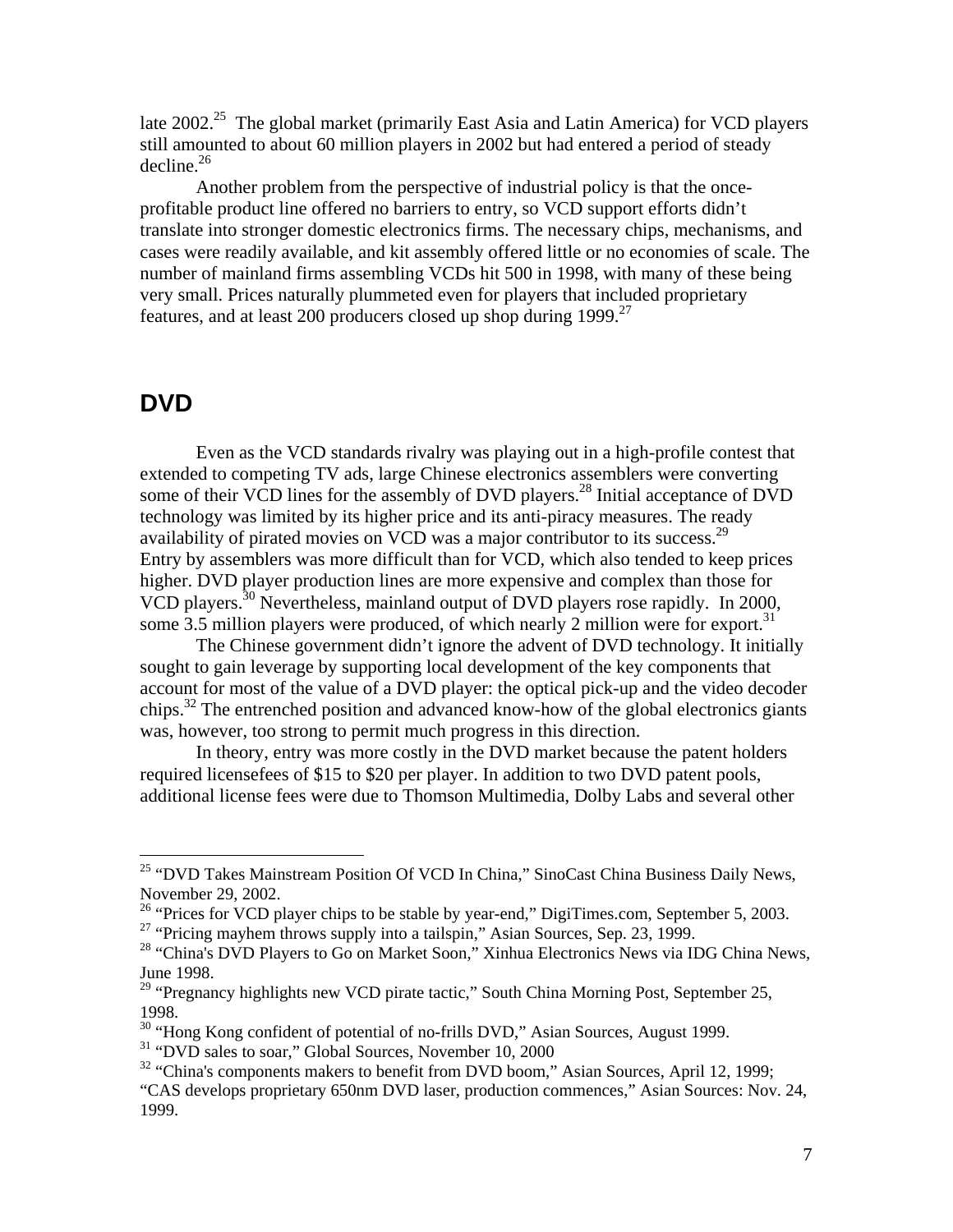owners of compression and copy protection technology.<sup>33</sup> Chinese-owned companies ignored the requirement as long as they could, but finally relented in the face of pressure from the patent holders against a backdrop of China's acceptance into the World Trade Organization.

In 2002, the primary patent holders (Toshiba, Matsushita, JVC, Mitsubishi, Hitachi, and Time Warner) negotiated a rate of about \$4 per player.<sup>34</sup> A second group of patent holders (Philips, Sony, and Pioneer) was reported to have arranged for another \$5 per unit, but both groups conceded royalties on units sold within mainland China at least through the end of 2002,<sup>35</sup> although the issue remained unresolved in mid-2003.<sup>36</sup> The value of the concession was on the order of \$50 million.<sup>37</sup>

The royalty issue, largely undisputed in the case of VCD players, came to a head for DVD players because of their greater salience for the Japanese firms. Whereas VCD players were mostly for internal Chinese consumption, exports of DVD players from China displaced higher-priced Japanese exports to the U.S. market.<sup>38</sup> This helps explain why the patent holders ultimately settled for royalties on exported players only.

### **A Chinese Standard for DVD**

 $\overline{a}$ 

Even as the royalty issue was being negotiated, the Chinese government began pursuing an alternative, but similar, format to DVD that could give it leverage in negotiations or at least lay the groundwork for a stronger position in future. A working group of industry and government research institute (GRI) members was formed in late 1999 and developed an initial standard ("Advanced High Density Disc System", or AVD) during the following two years that utilized the DVD physical platform but was technically an enhanced version of Super VCD.<sup>39</sup>

The effort might have faltered in the face of the global acceptance of the DVD standard, but got a new lease from a related project in Taiwan that was started in early 2002, partly through the instigation of the Chinese working group. The Taiwanese research group, also made up of industry and GRI personnel, studied the proposed Chinese standard and developed a similar but still more advanced format they called "Enhanced Versatile Disc" that was "basically compatible" with China's AVD.<sup>40</sup>

<sup>&</sup>lt;sup>33</sup> "Chinese DVD Player Makers Avoiding Patent Fees," Asia Biz Tech, January 22, 2002.

<sup>&</sup>lt;sup>34</sup> "Export prices of Chinese DVDs up US\$10 due to patent fees," ChinaOnline, August 8, 2002.

<sup>&</sup>lt;sup>35</sup> "Chinese manufacturers agree to pay patent fees to DVD-technology developers,"

ChinaOnline, October 10, 2002.<br><sup>36</sup> "China DVD makers expected to pay 100 mln usd royalties in 2003 – report," AFX – Asia, June 3, 2003.

<sup>&</sup>lt;sup>37</sup> "Japan, U.S. Give Up Part of DVD Patent Fees in Row with China," Jiji Press Ticker Service, October 5, 2002.

<sup>38 &</sup>quot;China-made DVD players dominate U.S. market", ChinaOnline, August 19, 2002.

 $39$  China Proposal to International Electrotechnical Commission, Technical Committee 100, "Advanced High Density Disc Systems," dated September 10, 2001, accessed at http://www.yadagio.com/public/confs/oitda/iopto\_0207/ refs/China%20proposal.pdf on Feb 21, 2003.

<sup>&</sup>lt;sup>40</sup> Clendenin, Mike and Junko Yoshida, "Taiwan joins Chinese effort on proprietary DVD format," Electronic Engineering Times, May 24, 2002.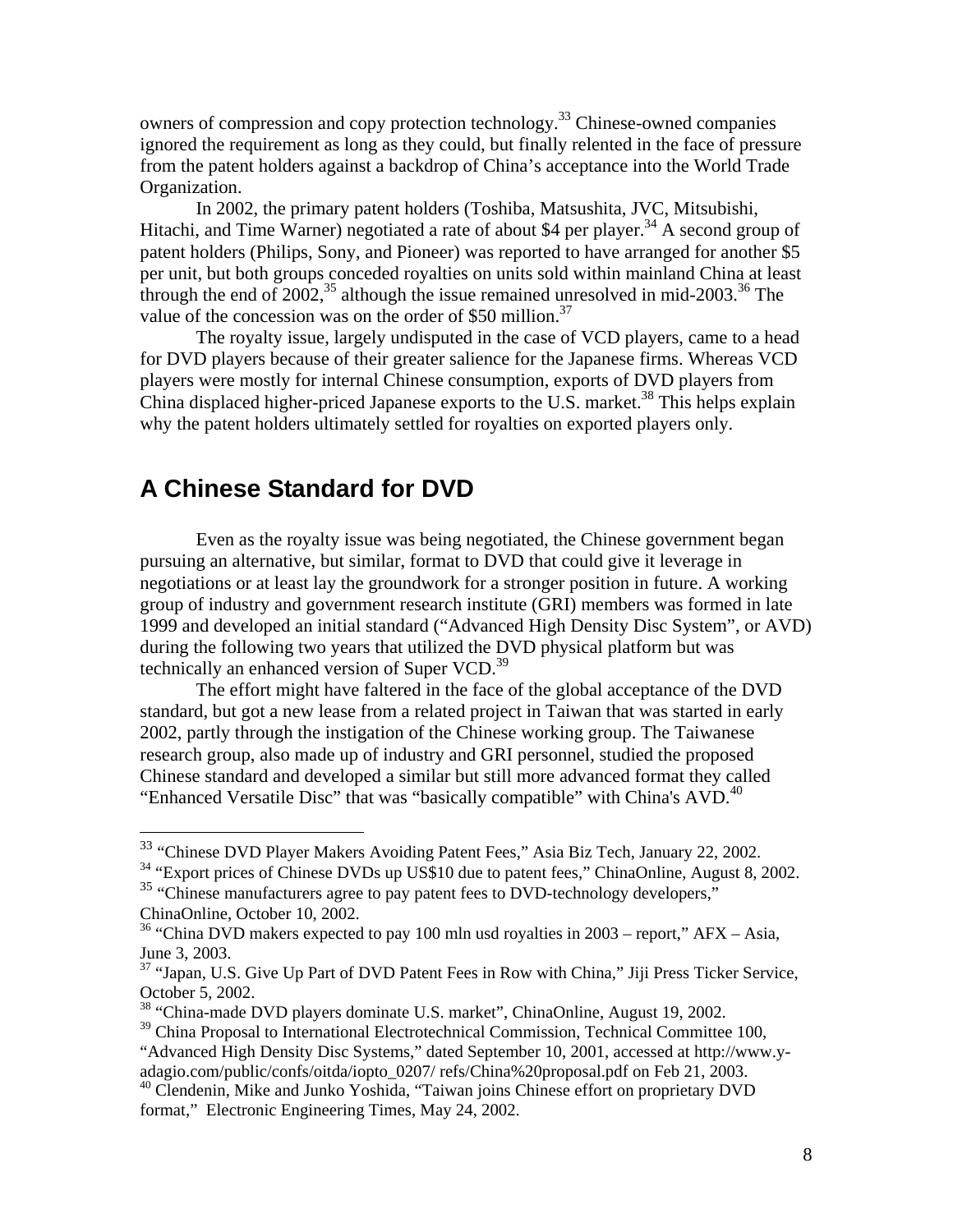The incentive to pursue the alternative was relatively large, with Chinese authorities estimating that patent fees payable on EVD players would be just one-third those for the DVD equivalent.<sup>41</sup> EVD players would offer better-than-DVD resolution but be backward compatible with VCD, Super VCD, and DVD discs. EVD players would also be capable of connecting to home computers for interactive games or other uses. On the production side, the only major change from DVD players would be in the chips required.

In the fall of 2002, participants from both sides of the Taiwan Strait signed a cooperation agreement for the development of EVD products, but the format has not yet made it to market. Several factors have undermined the market opportunity for EVD products. For one thing, the license fee disputes with DVD patent holders were finally settled in late 2002 with a large concession for players assembled and sold in China, which undercut what was likely to be the largest market for EVD players by keeping domestic DVD prices low.42 Another factor is that the relatively low quality of the vast majority of TV sets in China made the enhanced video quality of the EVD format irrelevant.

In light of these negatives, it is unsurprising that talk of EVD faded entirely from the trade press by the end of 2002. Nevertheless, it is likely that EVD was a factor in the DVD royalty negotiations by improving the fallback position of the Chinese.

### **Chinese Technology Policy For Other Industries**

In the optical storage industry alone, we have seen that the Chinese have, on two occasions, developed a local variant of foreign technology. The pattern has been repeated in other industries, and this section will briefly review a few of the prominent cases.

One of the highest profile standards efforts by China is that of next-generation ("3G") cellular telephony, designed to handle data as well as voice. In the mid-1990s, Chinese scientists began work on a variant of other 3G systems. Much as China found critical support in Taiwan for the EVD format, it found support from Germany's Siemens for a partly-China-owned cellular system by agreeing to further develop TD-SCDMA, a next-generation technology that Siemens had initially developed.43 China and Siemens submitted a joint proposal to the International Telecommunications Union, which accepted TD-SCDMA as a standard alongside the two leading 3G standards, W-CDMA and CDMA2000.

TD-CDMA has continued to garner support in the run-up to the awarding of 3G contracts in the China market. Most notably, Holland's Philips and Korea's Samsung (one of the world's largest producers of cellular handsets) have thrown their weight behind the system, at least in the China market, by entering a joint venture with one of

 $41$  Hsieh, David, "Now, a 'super DVD' made in China," The Straits Times (Singapore), July 17,

<sup>2002. 42 &</sup>quot;Chinese manufacturers agree to pay patent fees to DVD-technology developers," ChinaOnline, October 10, 2002.<br><sup>43</sup> Forney, Matt, "Chinese Challenge Mobile Giants With Third-Generation Technology,"

WSJ.com, June 5, 2000.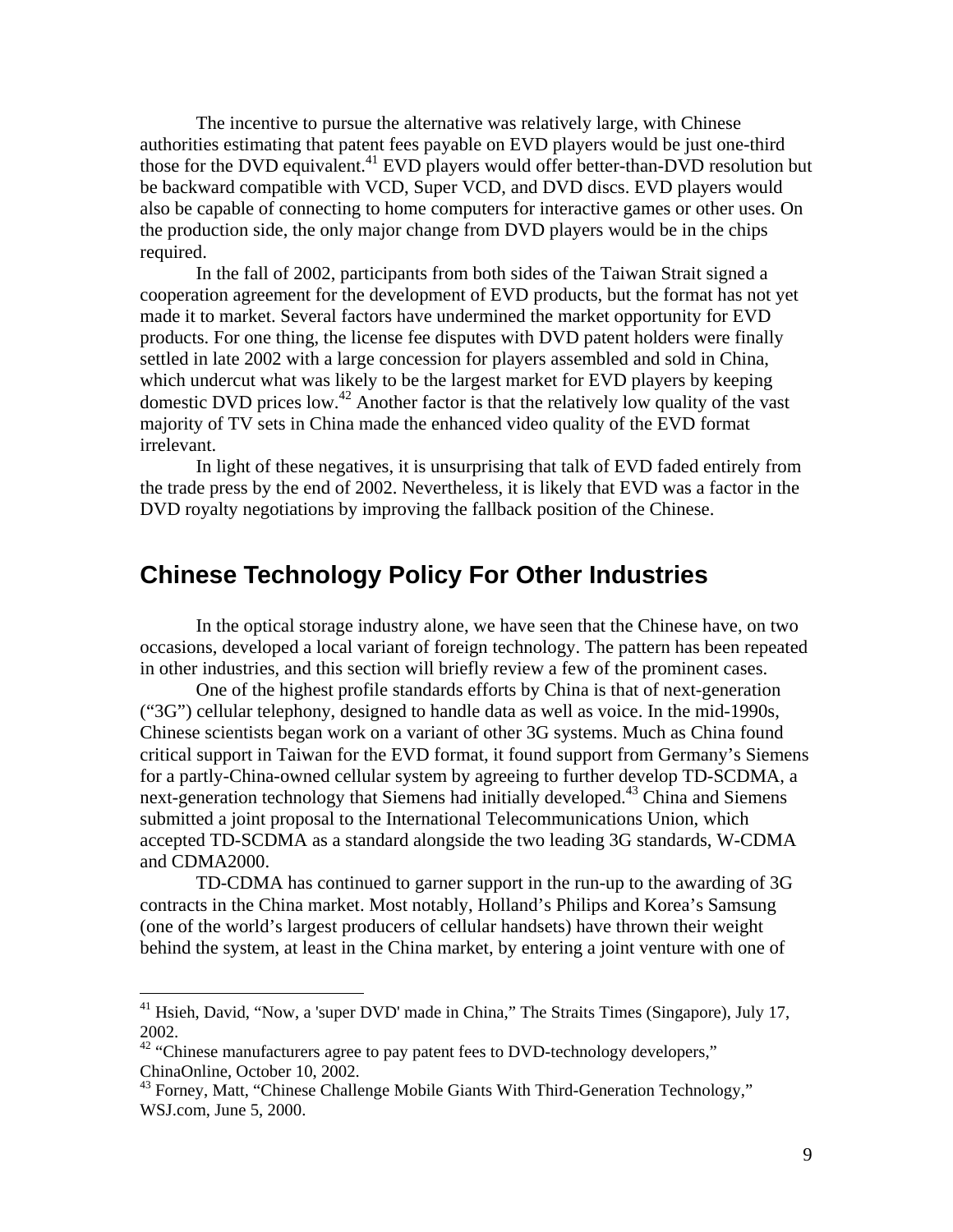the largest Chinese producers of telecom gear, Datang.<sup>44</sup> Other key companies that have started development projects related to the technology are Texas Instruments, the largest supplier of chips for cell phones, and Nokia, the largest producer of handsets.<sup>45</sup>

The government officially set aside spectrum for TD-SCDMA in October  $2002^{46}$ and conducted trials in April 2003.<sup>47</sup> As of this writing, however, it is too early to know whether a TD-SCDMA-based network will actually receive one of the valuable 3G operator licenses due to be issued in 2004.

High-Definition Television (HDTV) broadcast technology is another area where China has worked to develop its own standard alongside those of the U.S., Europe, and Japan. The development effort, a broad government-university-industry program, started in 1994 and led to the demonstration of a prototype in 1998.<sup>48</sup> HDTV development in China is being pursued by several parallel research groups, with a final decision about the national standard due in  $2003.<sup>49</sup>$ 

Computer chips are another product where China is striving to implement its own intellectual property. The most technologically, if not commercially, significant progress to date is the development of an Intel-compatible microprocessor, called the "Godson" (sometimes translated as "Dragon") chip, developed by the Chinese Academy of Sciences in 2001.<sup>50</sup> The chip is relatively low-tech at 266MHz – equivalent to the first Pentium chip introduced in January 1998 – but was immediately put to use in network computers purchased by schools and government departments, with an alliance formed to develop additional applications.<sup>51</sup> "Godson" is just the first step on a development trajectory, and a more-advanced "Godson-2" is due to be completed by the end of  $2003$ <sup>52</sup>

<sup>&</sup>lt;sup>44</sup> John Walko and Mike Clendenin, "Joint venture gives Chinese 3G spec a boost," Electronic Engineering Times, January 20, 2003.

<sup>&</sup>lt;sup>45</sup> Bruce Gain and Darrell Dunn, "Nokia-TI venture takes aim at China's 3G market," Electronic Buyer's News, March 1, 2002.

<sup>46</sup> Andrew Batson, "China's 3G Mobile Standard Is Set to Hit Market in 2004," Dow Jones Newswires via WSJ.com, October 31, 2002.

<sup>&</sup>lt;sup>47</sup> Mike Clendenin, "China's 3G drive prompts industry maneuvering," Electronic Engineering Times, April 21 2003.

<sup>48</sup> Liu, Sunray, "China stages HDTV prototype trial," Electronic Engineering Times, September 15, 1998.<br><sup>49</sup> Liu, Sunray, "China unveils digital broadcast strategy," Electronic Engineering Times, March

<sup>28, 2001. 50 &</sup>quot;China Develops First Home-Made CPU Called 'Godson'," Xinhua News Agency via Asia

BizTech, October 17, 2001.<br><sup>51</sup> "Dragon Chip Industrialization Alliance' Founded," People's Daily December 25, 2002,

accessed via www.china.org.cn/english/scitech/ on March 6, 2003.

<sup>&</sup>lt;sup>52</sup> Clendenin, Mike, "Chinese start-up readies 64-bit processor," Electronic Engineering Times, March 5, 2003.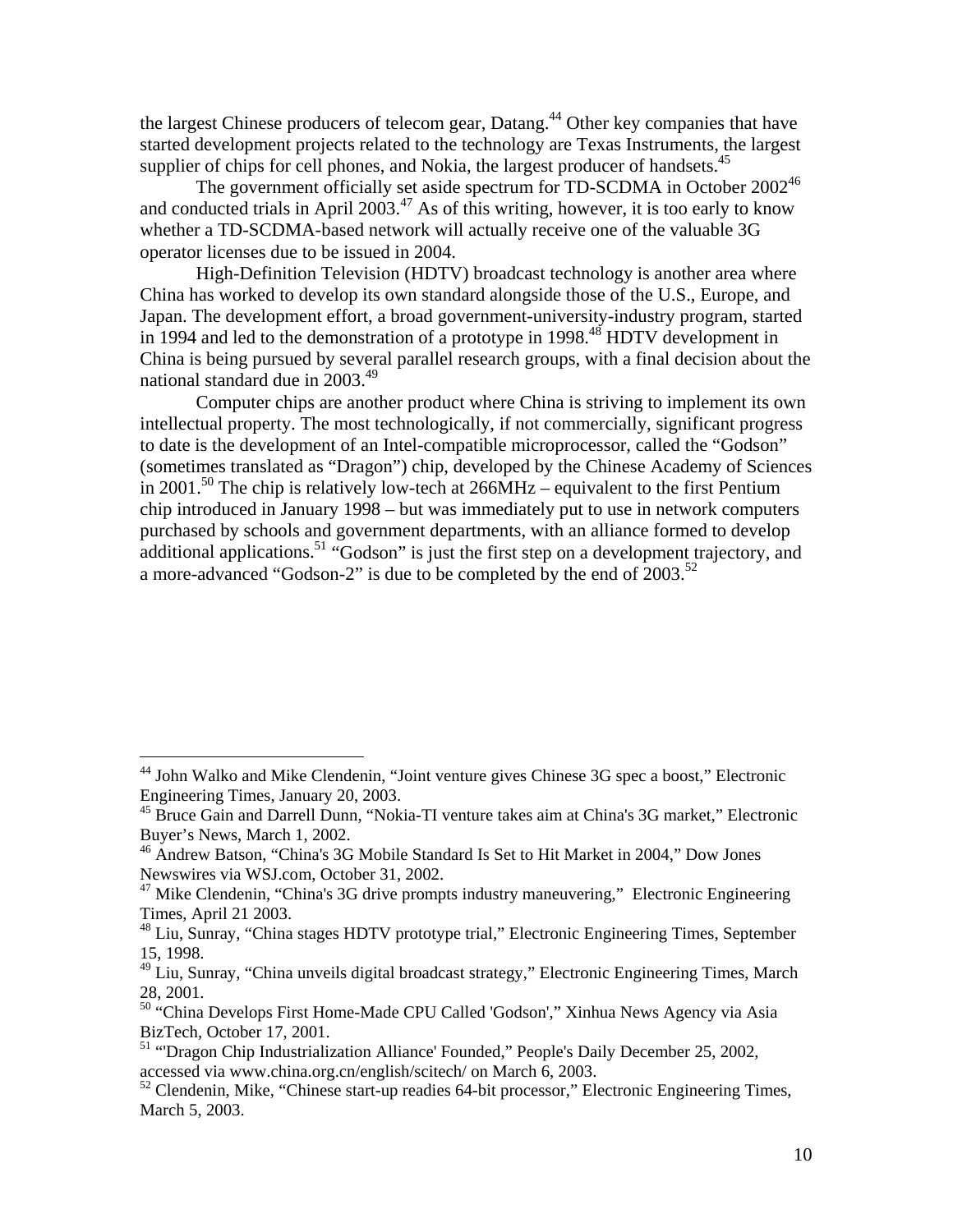### **Chinese Technology Policy in Perspective**

We have now seen that the Chinese government is actively engaged in the development of industrial standards. In this section we explore the economic motivations behind this policy and whether it appears to be a success.

What justification can there be for such a policy? One of the plainest motivations is political gain and/or national pride. Chinese announcements about these standards programs tend to inflate their significance and understate the contribution of foreign technology sources. Such pronouncements promote a positive image of the government and probably encourage students to choose a career in engineering

A longer-term goal is to help leading Chinese firms to secure a measure of technological independence. As the similar policies pursued for both the Video CD and DVD generations demonstrate, the pursuit of this goal has been consistent and persistent. The advantage procured by such programs is slight, but as China closes the gap with more advanced countries over the next ten years, the contribution to global standards can be expected to vastly increase as it has in, for example, Korea, where local firms have contributed intellectual property to worldwide video compression standards, among others.

Greater technological independence won't necessarily translate into profits for Chinese firms. To the extent that locally-developed intellectual property is a public good freely available to all firms, any profits, or what economists call "producer surplus," will be competed away, so consumers will reap the benefits. But some of the firms participating in government-sponsored standards projects will internalize the process of developing advanced technology and dealing with international standard-setting bodies. To the extent these firms can develop new technologies and an international presence of their own, they can become global competitors with valuable intellectual property whose value will not be so easily eroded. China's competition policy has favored the creation of large firms wielding the resources to compete on a global scale.<sup>53</sup> In electronics, the government has merged smaller state-owned firms to create larger ones, with the most notable being Shanghai Audio & Video (*Shanghai Guangdian*), one of China's top ten electronics producers, which was created by the merger of three Shanghai-area consumer electronics firms (White and Linden, 2002).

A third possible benefit of these policies is leverage in negotiations over royalties. The DVD case is strongly suggestive of this because of the way in which the Chinese variant standard for DVD seems to have become a non-issue once the royalty negotiations with patent holders were settled on unusually favorable terms. Events in the next-generation cellular telephony market may well be following a similar path since Qualcomm, the primary patent holder for CDMA cellular technology, agreed to royalty rates for domestic shipments of CDMA handsets made in China (2.65 percent) that were

<sup>&</sup>lt;sup>53</sup> "Korean conglomerates model to remain a feature of policy," South China Morning Post, February 26, 1998.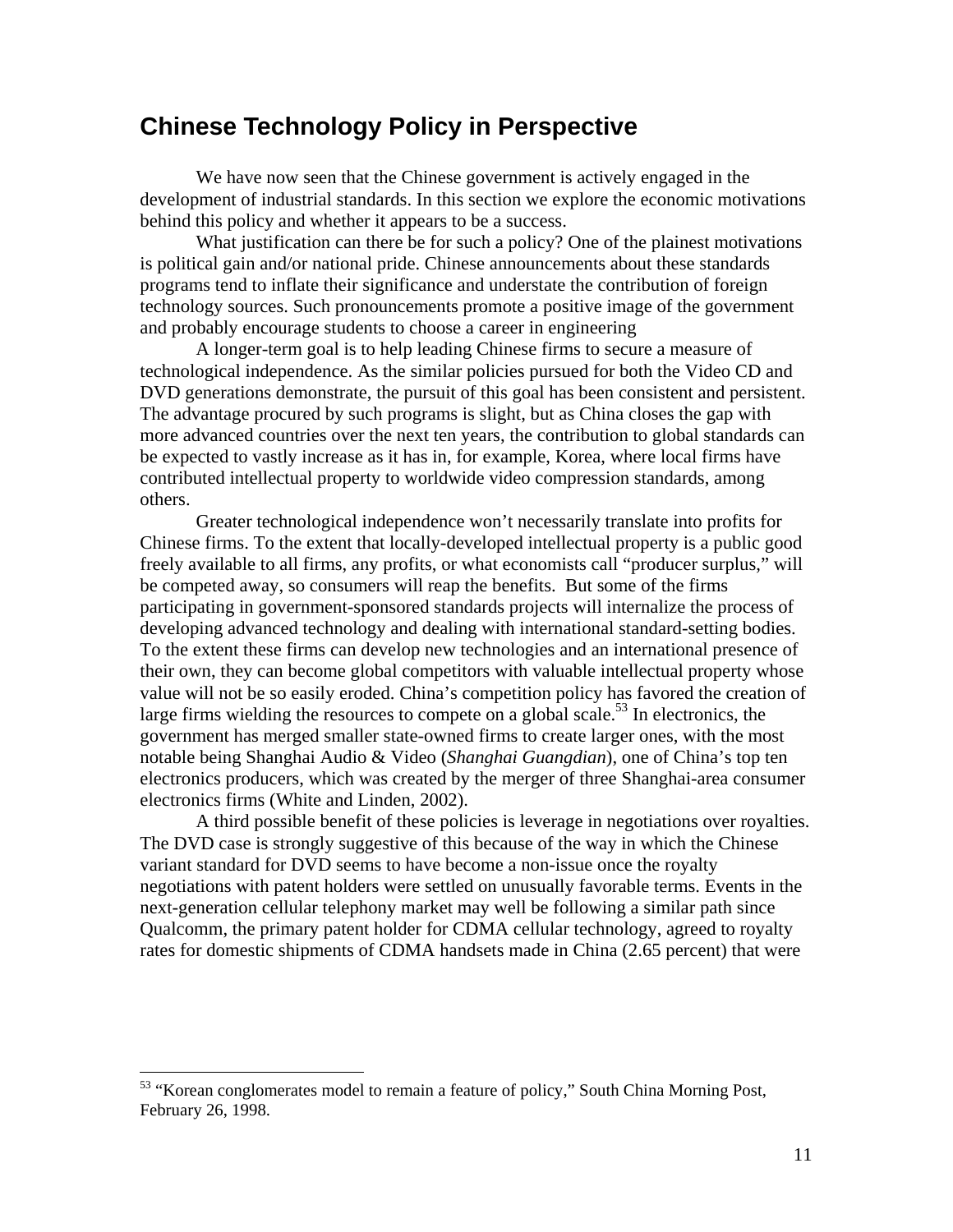roughly half that for domestic shipments in Korea (5.25 percent), another important CDMA market.<sup>54</sup>

In game theoretic terms, the availability of a China-developed variant standard improves China's "threat point" (fallback position) during royalty negotiations. China's market is very important to the major electronics producers. The prospect of Chinese companies turning out a renegade or incompatible product is an unappealing one. And the same goes for litigation over the validity of Chinese intellectual property. China's technology development undoubtedly weighs as a nuisance factor in royalty negotiations, but it is impossible to know how important it has been compared with the many other considerations taken into account during royalty negotiations, particularly the sheer size and growth potential of the mainland market.

Having discussed the possible justifications for China's technology policy, is the policy a success? The short answer is that there has been little material advantage attributable to the policy to date, but it has laid a foundation for future developments.

The ideal evaluation of these standard-setting policies would take the form of a cost-benefit analysis, but this is impractical for several reasons.

First, it is too early to make such an evaluation. The effects of technology policy may require a decade or more to become apparent. In Taiwan, for example, an ambitious technology policy for the semiconductor industry was launched in the mid-1970s, a time when the island economy would have seemed to have little chance to participate in a fastmoving and technologically advanced sector. It was 20 years before the success of Taiwanese semiconductor manufacturing was globally acknowledged and the technology gap with leading producers was closed.

China's efforts to date must be seen as a foundation on which future, similar efforts will be built. As discussed above, Chinese engineers are learning about the requirements of the market and the politics of international standard-setting, while the largest Chinese companies are developing their global marketing and distribution channels. As the technology gap closes between the Chinese market and those of the more-developed economies, it is only a matter of time before one or more Chinese companies owns valuable intellectual property that can be contributed to a worldwide standard.

A second, but not insurmountable, impracticality of a cost-benefit analysis is the scarcity of data. Governments are notoriously reluctant to divulge how much they spend on various technology initiatives.

A third challenge is the impossibility of knowing what the outcome would have been in the absence of the policy, from which the true opportunity cost of the resources can be calculated. Any policy intervention distorts the market and creates social losses relative to a free market outcome. It is therefore important to ask how distortionary these standards development efforts are. This is particularly complex in a transition economy such as China where the state still controls many of the financial and industrial levers of power, which adds confounding layers of distortion.

Perhaps surprisingly, the answer here may well be that the distortion is slight because China's development of alternative standards has not extended to imposing them

<sup>&</sup>lt;sup>54</sup> "Korean telecom equipment firms expected to maintain current agreements with Qualcomm," Korea Herald, August 18, 2001. Renegotiation in Korea was apparently avoided by adopting a higher rate for exports from China (7 percent) than from Korea (5.75 percent).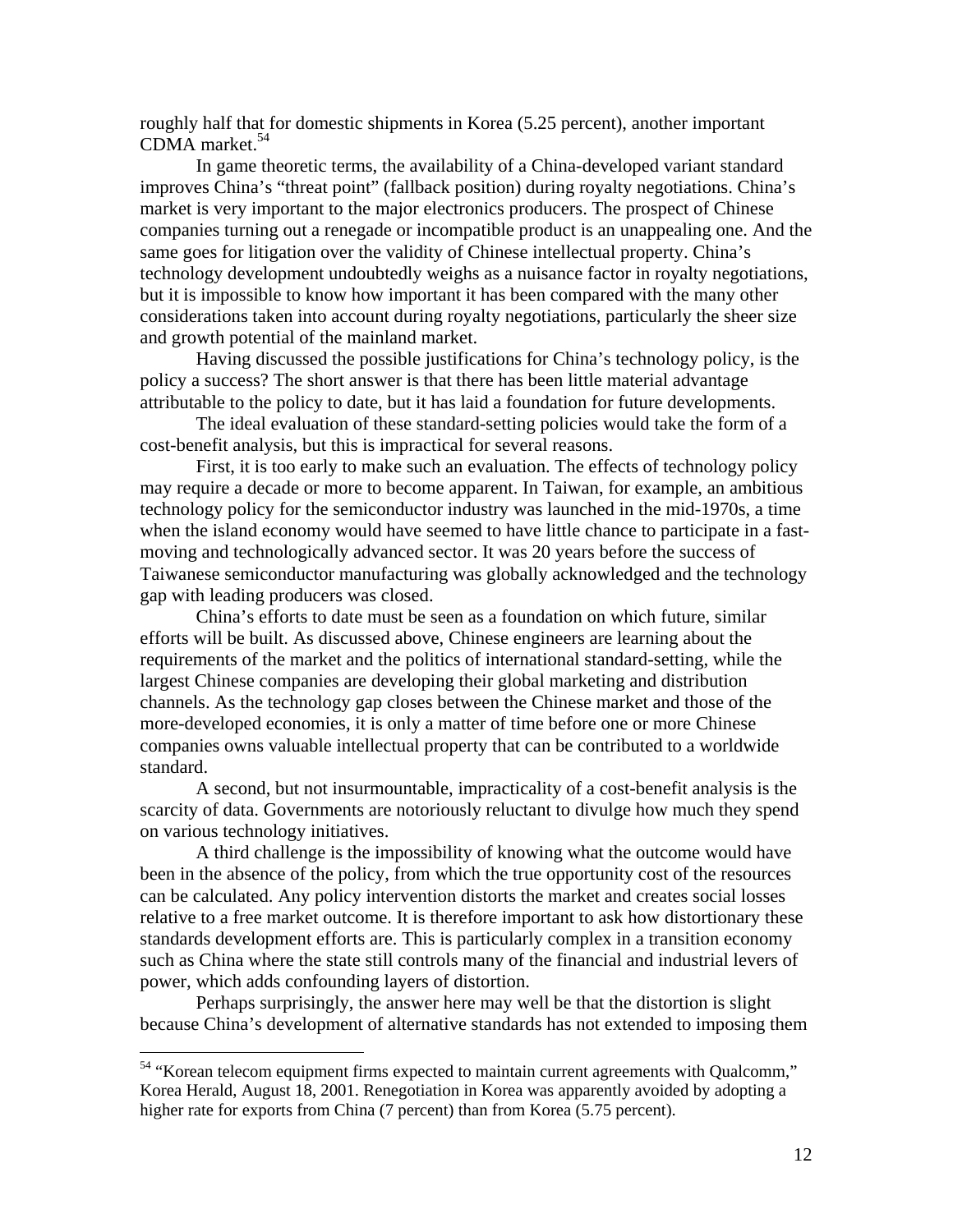as a market outcome. This reluctance to force the outcome is regularly enunciated by Chinese officials. For example, Liu He, standing deputy director of the State Development Planning Commission's State Information Center, said in 2000: "China should take advantage of powerful market forces and establish its own technological standards according to market trends—and not governmental powers."<sup>55</sup> Similarly, China's Science and Technology Minister Xu Guanhua was cited as saying, with respect to China-developed standards, that the government would continue to support their development, but "will not interfere with market competition."<sup>56</sup>

Such pronouncements can easily fail to be borne out by events as the temptation to intervene in a large, semi-closed economy must be great. It is reassuring to note, however, that in the Super VCD example above, which is now one of the older examples of this type of technology policy in China, the outcome allowed multiple variants of Video CD to co-exist in the market.

China's large market allows its policymakers both the scope to pursue local standards and the luxury to let the standards find their own way in a semi-closed market. In a smaller economy, the dominance of international standards would be assured, but in the large China market, complicated by its vast size and a bewildering variety of local regulatory regimes, locally developed standards have a real chance to flourish domestically and then perhaps to be exported.

As the optical storage case study and the examples in the previous section make clear, China is pursuing the development and application of intellectual property in a determined and organized fashion. Larger Chinese electronics firms such as Haier (appliances) and Konka (consumer electronics) are already developing a brand presence in developed countries. Although they are little-known today, it's only a matter of time before all these elements come together to build a set of global industrial titans comparable to those of Europe, Japan, and the U.S.

### **References**

 $\overline{a}$ 

Bernard, Mitchell and John Ravenhill 1995: "Beyond Product Cycles and Flying Geese: Regionalization, Hierarchy, and the Industrialization of East Asia," *World Politics*, 47 (January), 171-209.

Cohen, Wesley M., and Daniel A. Levinthal, 1990, "Absorptive Capacity: A New Perspective on Learning and Innovation," *Administrative Science Quarterly*, 35: 128-152.

Dahlman, Carl J., 1993, "Electronics Development Strategy: The Role of Government," pp. 241-266 in Developing the Electronics Industry, Björn Wellenius, Arnold Miller, and Carl J. Dahlman, eds., Washington, DC: World Bank.

<sup>&</sup>lt;sup>55</sup> as paraphrased in "Official urges China to develop own standards for IT sector," China Online, June 21, 2000.<br><sup>56</sup> in "China to Spend \$84.6 Billion on Tech R&D Over 5 Years," Reuters, February 20, 2003.